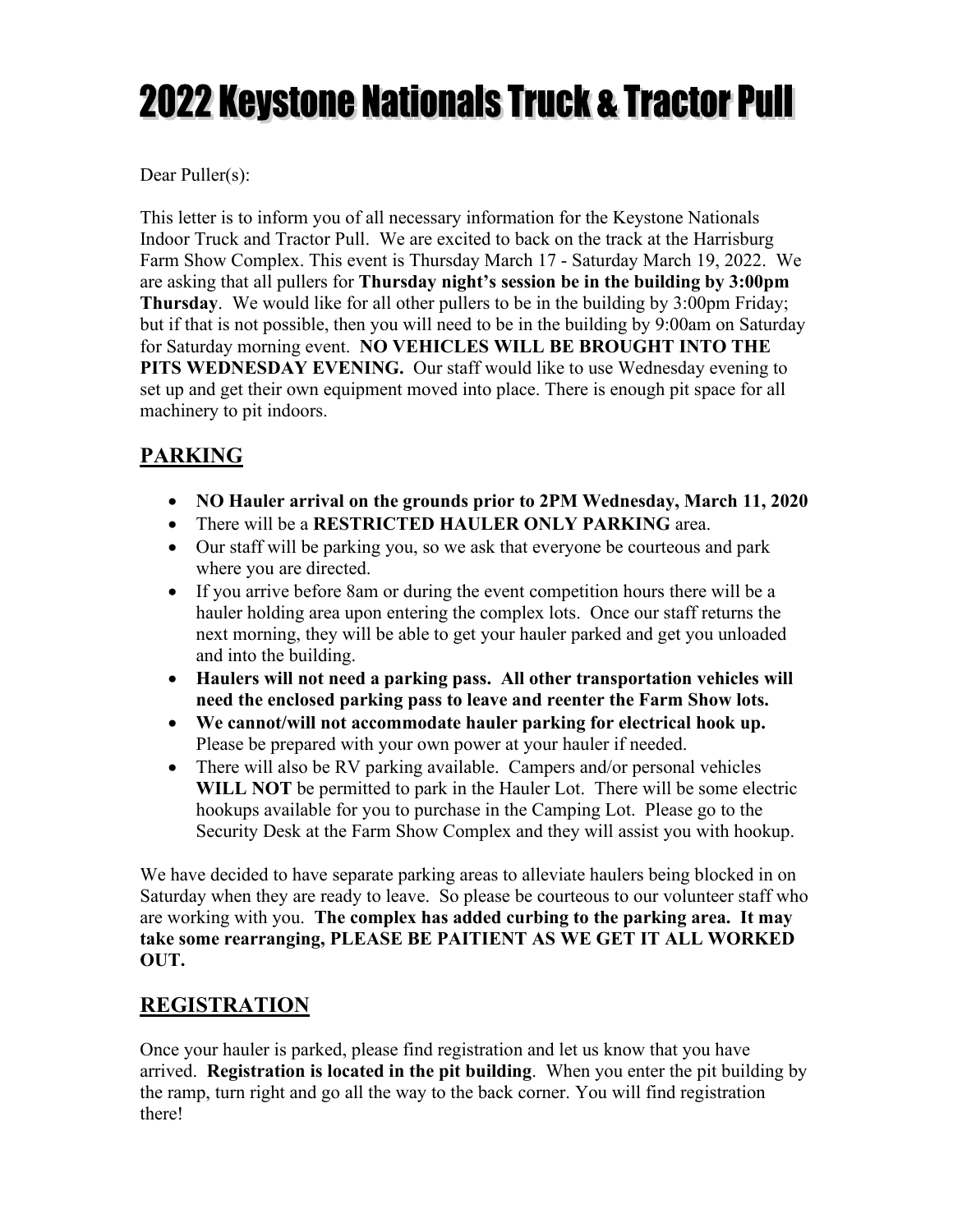When you sign in, you will be given all information that you and your crew will need for the event. **Please remember that every puller gets something for pulling so please come pick up your winnings, no purse money will be mailed!** 

#### **PITTING & TECHING**

Our staff will be available to assist you in getting your vehicles to and from your haulers. Upon entering the building, the vehicle will be weighed and then parked in its designated area. Vehicles will be lined up in the pit area by number. There will be day and night security to make sure all vehicles are safe inside the building. **Everyone will need to be out of the building two hours after the event has ended. No one can stay in the pits overnight.** 

Draw bars will be checked before you hook to the sled. After pulling, the top 3 vehicles will be reweighed and weighed again going into the finals. **PLEASE KEEP SOMEONE AT YOUR VEHICLE UNTIL A TECH OFFICIAL HAS BEEN THERE AND HAS APPROVED THE VEHICLE TO PULL.**

We ask that you **fill your vehicle completely with fuel before entering the pit building**. **Tanks will be checked before crossing the scales**. There is to be no refueling in the building, and for those who need to refuel before pulling again, there will be a designated refueling area**. We will not be taking vehicles in and out of the pits several times. Once you are in, you will not be going back out.** If you make the finals, then you can go out once.

Be sure that all smoke pipes are fastened well. If your smoke pipe blows off, falls off, or any other circumstance during your pull, **YOU ARE AUTOMATICALLY DISQUALIFIED.** Also be sure that you check the keystone website for the specs so that you make sure your pipe will line up with the smoke tube.

**All tractors will be lifted by the front tow hitch**. Please be sure that your hitch is adequate enough to hold the weight of your vehicle. **PLEASE CHECK THE WEBSITE FOR HITCH SPECS TO BE SURE YOUR BACK HITCH IS THE CORRECT FOR THE SLED HOOK.** 

**No generators inside or directly outside** of the pit building. We are sorry for any inconvenience that this may cause, but in order to use the facility in the future, we must follow the rules of the Pa Farm Show Complex. There is electric in the pits.

**THERE WILL BE NO SUPPORT VEHICLES (GOLF CARTS, FOUR WHEELERS, ETC.) INSIDE THE BUILDINGS AT ALL.** There will be a designated parking area outside the pit doors for them

Spectators will be allowed in the pits. Please be respectful and courteous to all spectators as they are wondering around the pit area.